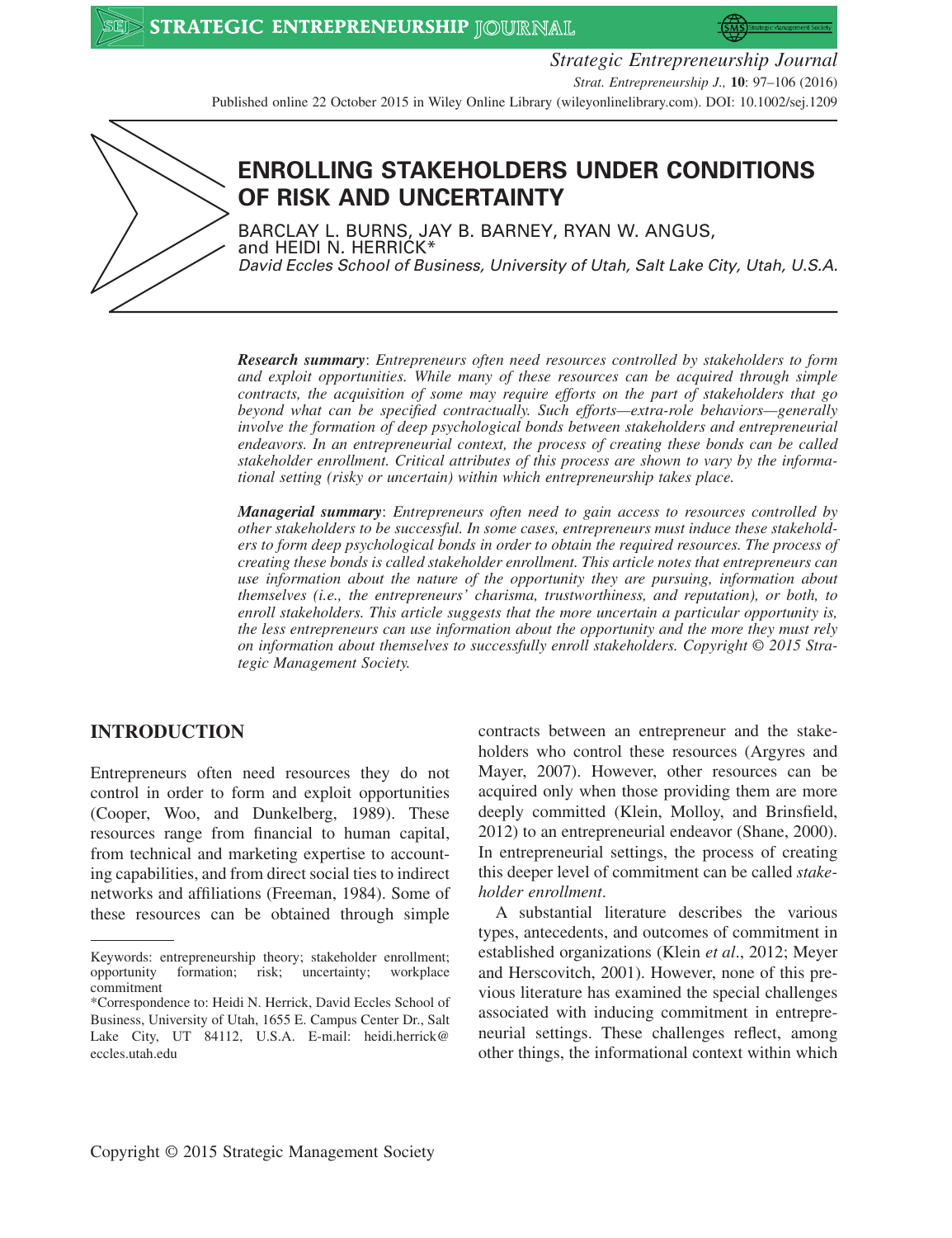enrollment occurs. For example, recent research has identified two informational settings that have an important impact on the opportunity-formation process—risk (where decision makers know the possible outcomes of their choices and the probability of those outcomes) and uncertainty (where decision makers know neither the possible outcomes nor their probability) (Alvarez and Barney, 2007). It may well be the case that the process of enrolling stakeholders in entrepreneurial endeavors varies depending on whether a setting is risky or uncertain.

The purpose of this article is to examine how the process of enrolling stakeholders varies as a function of the informational setting within which an entrepreneur is operating—risky or uncertain. The theory developed here suggests that different approaches to enrollment will be more or less effective depending on whether an entrepreneur is operating under conditions of risk or uncertainty. The article also suggests that under conditions of risk, the ability of entrepreneurs to analyze and describe opportunities will have a significant impact on their ability to enroll key stakeholders, while under conditions of uncertainty, the enrollment process cannot be based on the attributes of opportunities, but instead must be based on the attributes of the entrepreneur, e.g., his/ her charisma, trustworthiness, and reputation.

The article begins by examining the concept of stakeholder enrollment and then suggests that the process of enrollment—both the bases upon which entrepreneurs enroll stakeholders and the timing of the enrollment process—varies depending on the informational context within which an entrepreneur is operating. The article generates a series of testable propositions and concludes with a discussion of the implications of these propositions for a variety of issues in the field of entrepreneurship—including the theory of the entrepreneurial firm. In sum, this article addresses three important theoretical gaps in the literature: (1) the role of enrollment in acquiring certain critical resources for an entrepreneur; (2) how the enrollment process varies between conditions of risk and uncertainty; and (3) the relationship between entrepreneurial enrollment and more traditional research on organizational commitment (Klein *et al*., 2012).

# **STAKEHOLDER ENROLLMENT**

The concept of stakeholder enrollment is closely related to the concept of workplace commitment (Klein *et al*., 2012). However, where workplace commitment examines the causes and consequences of psychological bonds of individuals to various aspects of an established workplace, stakeholder enrollment focuses on these bonds in entrepreneurial settings, where workplaces may not yet exist.

## **Commitment to existing workplaces**

An extensive literature has explored the psychological bonds or attachments that individuals form with organizations, groups, individual leaders, projects, goals, or even abstract concepts within the workplace (Klein *et al*., 2012; Meyer and Herscovitch, 2001), as well as the antecedents (Basu and Green, 1997; Becker, 1992; Cheng, Jiang, and Riley, 2003; Ferris *et al*., 2003; Guthrie and Hollensbe, 2004; Hollenbeck and Klein, 1987; Johnson, Chang, and Yang, 2010; Lok, Westwood, and Crawford, 2005; Silverthorne, 2004) and consequences (Hollenbeck and Klein, 1987; Klein *et al*., 1999; Mathieu and Zajac, 1990; Meyer *et al*., 2002; Meyer, Becker, and Vandenberghe, 2004; Rich, Lepine, and Crawford, 2010) of such bonds.

Klein *et al*. (2012), for example, identify four types of psychological bonds that individuals can form with a target in the workplace, each with different behavioral implications: acquiescence (when bonds form because individuals see few other options), instrumental (when bonds form because individuals calculate that such bonds reduce the risks associated with prior investments), commitment (when individuals choose to dedicate themselves to the success of the target), and identification (when individuals merge their identity with the identity of a target). The first two types of bonds—acquiescence and instrumental—lead to mostly in-role behaviors with minimal extra-role behaviors. The last two types of bonds—commitment and identification are generally associated with higher levels of extrarole behaviors. In this literature, extra-role behaviors are defined as discretionary acts that go 'above and beyond the call of duty' when stakeholders provide resources to a target (Meyer and Herscovitch, 2001). In-role behaviors, however, refer to a series of expected actions typically contracted for in advance.

Despite the diverse theoretical and empirical literature on the psychological bonds that underpin workplace commitment, to date, this work has focused on understanding these phenomena only in the context of established workplaces (Becker, 2012). In particular, the causes and consequences of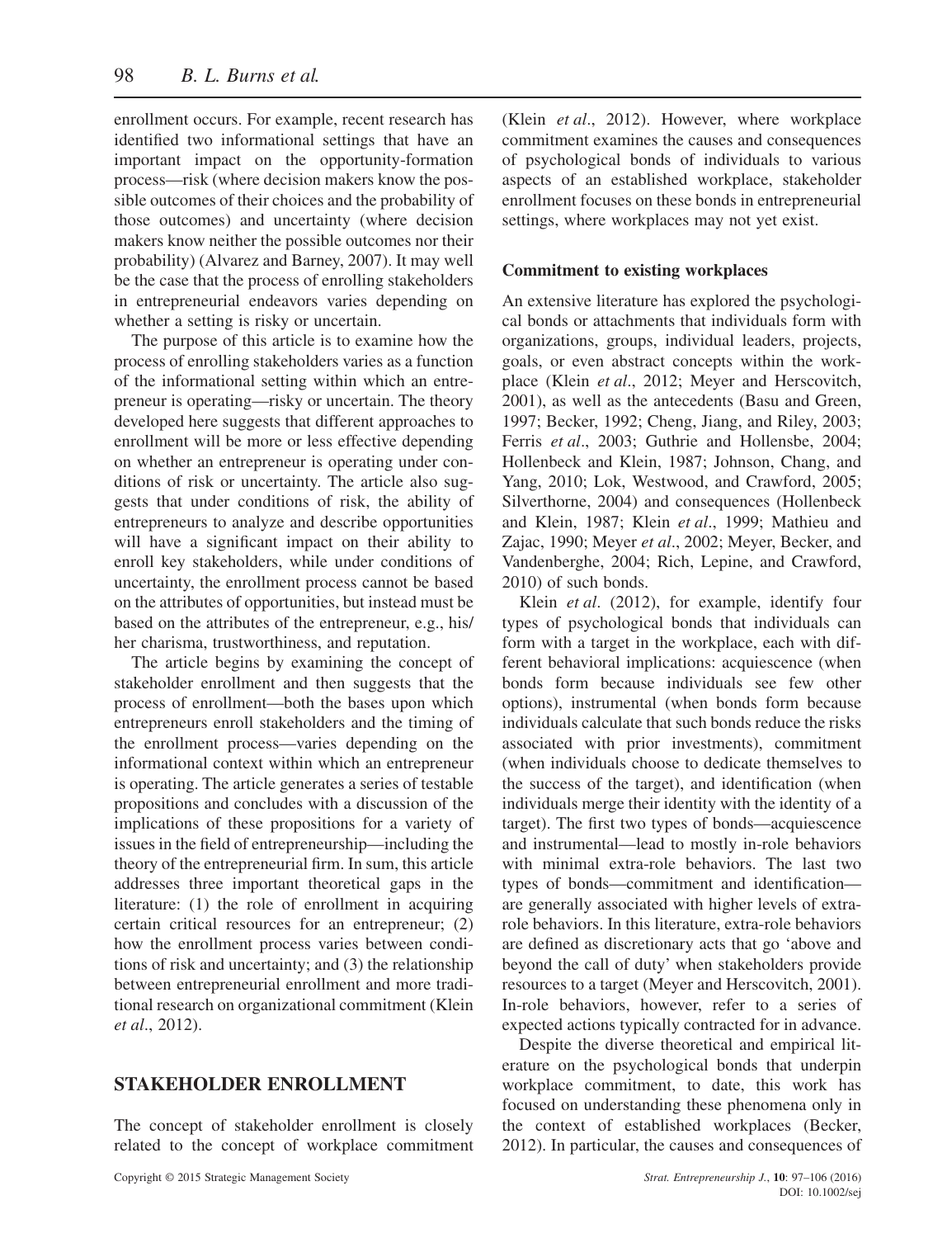these bonds in entrepreneurial settings have yet to be addressed. This is the case even though entrepreneurs often need access to stakeholder resources they do not control and even though extra-role behaviors associated with higher levels of commitment may be important if stakeholders are going to make their resources available to entrepreneurs under conditions of risk or uncertainty. This article focuses on these issues.

#### **Enrollment in entrepreneurial settings**

It is often the case that the same kinds of deep psychological bonds that emerge between an individual and an established workplace can also emerge between stakeholders and an entrepreneurial endeavor. When such bonds exist and when they help an entrepreneur gain access to critical resources, the stakeholder who has made these resources available is said to be *enrolled* in this entrepreneurial endeavor.

Of course, entrepreneurs can acquire many of the resources they need from actors who have not formed any deep psychological bonds with an entrepreneurial endeavor. For example, fuel for an entrepreneur's delivery van can be secured through a simple market exchange without forming such bonds. Moreover, the first two types of bonds identified by Klein *et al*. (2012)—acquiescence and instrumental bonds—do not involve deep psychological commitments and, thus, do not typically lead to important stakeholder extra-role behaviors. In this sense, those with these psychological bonds with an entrepreneurial endeavor can be thought of as only weakly enrolled.

However, there are times when all that must be done for a stakeholder to make resources available to an entrepreneurial endeavor cannot be specified *ex ante*. Sometimes, for example, stakeholders and those associated with an entrepreneurial endeavor may not know precisely which resources will be most valuable for that endeavor, when those resources need to be made available, how they might need to be modified, and so forth. In these settings, stakeholder actions to make resources available to an entrepreneurial endeavor must, by definition, involve extra-role behaviors because, in this setting, all the relevant roles and responsibilities in this exchange are yet to be fully specified.

Work on organizational commitment suggests that these extra-role behaviors are likely only when stakeholders have strong psychological bonds with

an entrepreneurial endeavor—including commitment and identity bonds (Klein *et al*., 2012). Stakeholders with these deep psychological bonds can be thought of as being strongly enrolled in an entrepreneurial endeavor. Moreover, these deep psychological bonds, to the extent that they are valuable and rare, may also be a source of sustained competitive advantage. Because of their socially complex nature, it may be difficult for others to imitate them at a low cost (Barney, 1991).

#### **Enrollment targets**

Of the many targets of the psychological bonds to existing workplaces identified in the organizational behavior literature (Becker, 1992; Klein *et al*., 2012; Meyer and Herscovitch, 2001; Reichers, 1985), two are particularly important in an entrepreneurial enrollment setting: the individual entrepreneur and the entrepreneurial opportunity. An individual entrepreneur is an example of a leader as the target of these psychological bonds (Klein *et al*., 2012). In practice, an *entrepreneur* might be a single individual or a small team with whom stakeholders form psychological bonds. An entrepreneurial opportunity is an example of an abstract concept as a target of these bonds (Meyer and Herscovitch, 2001).

Alvarez and Barney (2007) define an opportunity as competitive imperfections in product or factor markets. However, when stakeholders are enrolled to an entrepreneurial endeavor, whether or not these competitive imperfections actually exist is typically not known with certainty. In this sense, the psychological bonds that emerge between stakeholders and an opportunity focus more on the potential for competitive imperfections, rather than the existence of these imperfections.

### **THEORY DEVELOPMENT**

Prior work has identified a variety of activities that entrepreneurs can engage in to gain access to the resources they need to form and exploit opportunities. For example, Aldrich (1999) and others (Davidsson and Honig, 2003; Roberts and Sterling, 2012; Shane and Cable, 2002) show that entrepreneurs can use their direct and indirect social ties to attract employees and secure external financial investments. Also, entrepreneurs can use their business plans (Brinckmann, Grichnik, and Kapsa, 2010;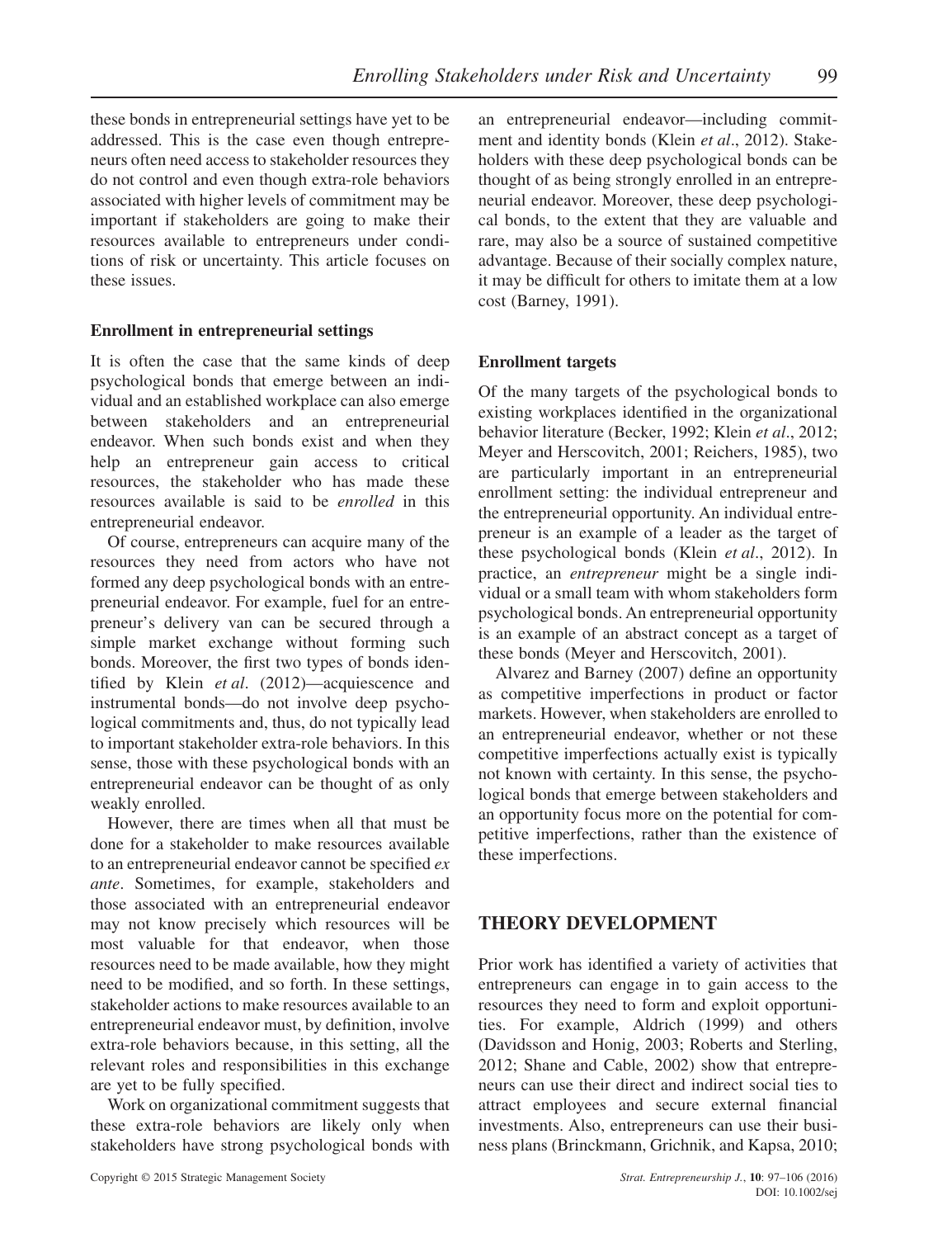Delmar and Shane, 2003), secured intellectual property (Roberts, 1991; Shane and Stuart, 2002), external accreditations and endorsements (Drori and Honig, 2013; Zott and Huy, 2007), and their willingness to invest their own funds in a project (Carter and Van Auken, 1990; Gartner, Frid, and Alexander, 2012) to obtain the resources needed to form and exploit an opportunity. In addition, entrepreneurs can use a variety of financial incentives (Gompers and Lerner, 1999; Kaplan and Strömberg, 2003; Arcot, 2014; Kotha and George, 2012; Ravid and Spiegel, 1997) and communication strategies to gain access to these resources (Cable and Shane, 1997; Cornelissen and Clarke, 2010; Parhankangas and Ehrlich, 2014).

However, this prior work has failed to distinguish between access to resources that requires simple contracts or weak form enrollment, on the one hand, and strong form enrollment on the other hand. This work has also failed to examine the impact of the informational context of an entrepreneurial endeavor on the enrollment process.

## **Risk and uncertainty**

The distinction between risk and uncertainty was first introduced by Knight (1921). Knight defined an informational setting as risky when those making decisions in the setting did not know, for sure, how a decision would turn out, but did know the possible outcomes associated with a decision and the probability of those different outcomes occurring. An uncertain informational setting, however, is a setting where the decision maker cannot know the possible outcomes and, thus, cannot know the probability of these outcomes occurring. In an entrepreneurial context, risk and uncertainty exist about whether or not an opportunity exists, the actions required to form and exploit that opportunity, the entrepreneurial skills required to form and exploit an opportunity, the potential for that opportunity to generate economic profits, and so forth.

#### **Stakeholder enrollment under risk**

Rarely are the outcomes of entrepreneurial endeavors known with certainty *ex ante*. Thus, in this sense, stakeholder enrollment typically takes place in conditions that are at least risky. Under conditions of risk, information about both the opportunity and the ability of the entrepreneur to exploit that opportunity does exist, but only probabilistically. Thus, for example, under conditions of risk, the possible outcomes associated with an opportunity, and their probabilities, can be known *ex ante*, but not the level of return an endeavor will actually generate. Moreover, while stakeholders can often directly observe some things about an entrepreneur, such as his/her experience, reputation, personality, trustworthiness, charisma, and leadership style (Gupta, MacMillan, and Surie, 2004), they can know only probabilistically whether or not these attributes of the entrepreneur will enable that entrepreneur to exploit a particular opportunity.

Even though the outcomes associated with enrolling under risk can only be known probabilistically, it is nevertheless possible for stakeholders to develop psychological bonds with both opportunities and entrepreneurs in these settings. Stakeholders develop these bonds with opportunities when they develop a sense of commitment and identity with an opportunity, even if the full dimensions of that opportunity are not yet known. Stakeholders develop these bonds with entrepreneurs when they develop a commitment and identity with entrepreneurs even when their ultimate success (or failure) cannot be known with certainty. These observations lead to the first proposition.

*Proposition 1: Under conditions of risk, the target of stakeholder enrollment can be the opportunity, or the entrepreneur, or both.*

Later, it will be shown that Proposition 1 does not hold under conditions of uncertainty.

It follows from Proposition 1 that the enrollment process may begin with the entrepreneur as a target or with the opportunity as the target. This is because, under risk, at the time enrollment takes place, stakeholders can have some information about an opportunity or some information about an entrepreneur. These observations lead to Proposition 2:

*Proposition 2: Under conditions of risk, stakeholder enrollment may begin with the opportunity as a target or with the entrepreneur as a target.*

As with Proposition 1, it will be shown that Proposition 2 does not hold under conditions of uncertainty.

#### **Stakeholder enrollment under uncertainty**

Of course, not all entrepreneurial settings are risky. When neither the possible outcomes associated with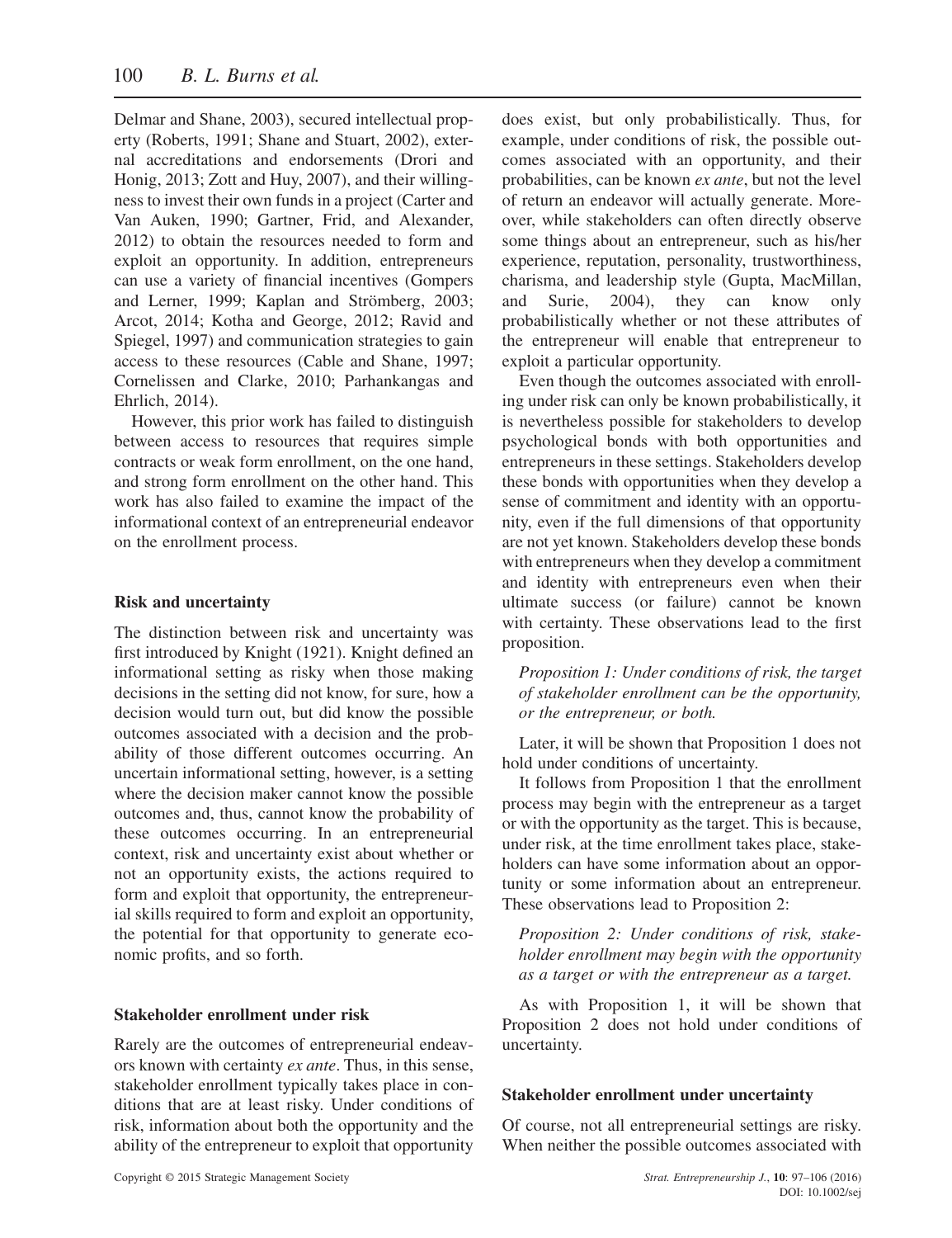a decision nor the probability of those outcomes is known, a decision-making setting is uncertain (Knight, 1921). Stakeholder enrollment is very different under conditions of uncertainty compared to conditions of risk.

Even under conditions of uncertainty, stakeholders can still know some things about the attributes of an entrepreneur. For example, a prospective stakeholder can often directly observe an entrepreneur's experience, reputation, personality, trustworthiness, charisma, and leadership style.

However, stakeholders cannot know, even probabilistically, whether these attributes of an entrepreneur will enable him/her to exploit a particular opportunity—because the opportunity in this uncertain setting does not yet exist. In uncertain settings, Alvarez and Barney (2007) suggest that entrepreneurs engage in actions to endogenously create the opportunities they ultimately exploit. One of the challenges entrepreneurs face in this setting is that in order to act in ways that ultimately may create an opportunity to be exploited, they may need resources they themselves do not control. Thus, to act to create an opportunity, entrepreneurs need to enroll important stakeholders, and they must do this before the opportunity they will ultimately exploit is known, even probabilistically. Such opportunities are cocreated through the joint actions of entrepreneurs and enrolled stakeholders. Only after engaging in these actions does an opportunity emerge with dimensions that can be known or measured probabilistically.

It follows that to enroll stakeholders before the nature of entrepreneurial opportunities are understood, entrepreneurs must rely on attributes of themselves, as individuals, independent of the impact these attributes might ultimately have on their ability to exploit an opportunity. This can happen in at least two ways (Alvarez and Barney, 2005). First, entrepreneurs can seek to enroll stakeholders with whom they already have prior trusting relationships. Trust is important in this context because entrepreneurs are typically asking stakeholders to make specific investments in them—investments that generate the potential for opportunism on the part of entrepreneurs (Williamson, 1985). And because of uncertainty, the sources of this threat of opportunism cannot be known *ex ante* and, thus, appropriate contractual protections cannot be devised. In this setting, enrolling stakeholders who already have prior trusting relationships with an entrepreneur set aside opportunism concerns, which can enable an entrepreneur to get access to the resources needed to create an opportunity.

Second, stakeholders may become willing to invest in an entrepreneur in this setting because of that entrepreneur's charisma (Dobrev and Barnett, 2005). There is a substantial literature in sociology and organizational behavior on the ability of dynamic and charismatic individuals to enroll others in highly uncertain enterprises (Bass and Riggio, 2005; Weber, 1949). Charismatic leaders are able to enroll stakeholders by conveying a compelling vision of how the future might be created (Alvarez and Barney, 2005). Charisma is, therefore, likely to be particularly effective under conditions of uncertainty (Weber, 1949).

These observations lead to the following proposition:

# *Proposition 3: Under conditions of uncertainty, the entrepreneur, and not the opportunity, is the target of stakeholder enrollment.*

Note that entrepreneurs, under conditions of uncertainty, are not likely to abandon their efforts to describe the opportunities they believe they are going to exploit as a way to enroll stakeholders. However, given uncertainty, the nature and dimensions of this opportunity are likely to change dramatically as entrepreneurs create it. If stakeholder enrollment relied only on these descriptions of opportunities, then each time entrepreneurs engaged in a 'pivot' (Arteaga and Hyland, 2013), they would have to re-enroll all their key stakeholders. Some re-enrollment is probably likely whenever the espoused opportunity is changed. But with trust and charisma in place, this enrollment process is much simpler post-pivot than would be the case if enrollment were based solely on attributes of the espoused opportunity.

This logic has an important impact on the processes by which enrollment takes place. For example, because entrepreneurs cannot reliably anticipate the return potential of opportunities under conditions of uncertainty, they cannot use the opportunity as the target of enrollment. This means that, under uncertainty, enrollment in an opportunity must come after enrollment in an entrepreneur. This logic leads to the last proposition:

*Proposition 4: Under conditions of uncertainty, enrollment in an entrepreneur precedes enrollment in an opportunity.*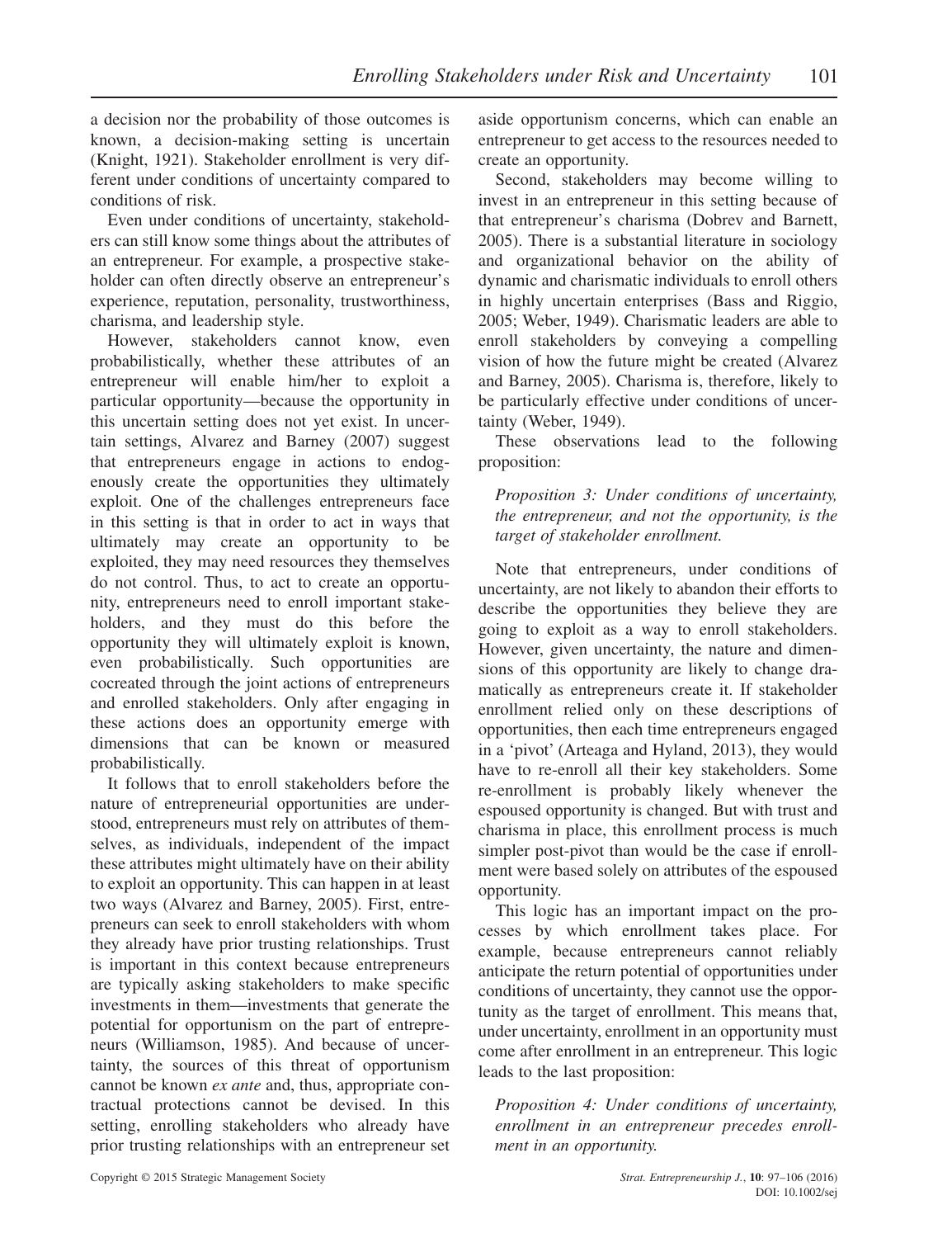## **Evolution of uncertainty and risk**

Of course, uncertain situations can evolve into risky situations. This can happen as entrepreneurs gain additional information about the opportunities they are seeking to exploit. Risky situations may also evolve into uncertain situations. This can happen when changes in technology, consumer tastes, or other environmental conditions generate settings where neither the possible outcomes associated with a decision nor their probability can now be known *ex ante*.

The fact that the informational conditions associated with an opportunity can change suggests that enrollment processes that enable access to resources during one time period may actually reduce the chances for success in another time period. For example, entrepreneurs who are very skilled at enrolling stakeholders under conditions of risk may find those same skills to be less effective if a risky situation becomes uncertain. The same is true for those skilled in these activities under conditions of uncertainty who find themselves under conditions of risk. Thus, the skills that can make an entrepreneur successful in enrolling stakeholders under conditions of uncertainty—including personal charisma and the ability to learn quickly and pivot—may be ineffective as the decision-making situation evolves from uncertainty to risk. This may be one reason it is not uncommon for sources of later stage funding to insist that founders—individuals with uncertainty-appropriate enrollment skills—be replaced by more professional managers—individuals with more riskappropriate enrollment skills—as the informational context of an opportunity changes (Hellmann and Puri, 2002).

# **DISCUSSION**

This article began by acknowledging the importance of stakeholder enrollment in the success of entrepreneurial endeavors. The article then reviewed the information conditions of risk and uncertainty under which entrepreneurs commonly operate and developed a series of propositions. These general arguments fill several important theoretical gaps in the literature and have a variety of implications for the study of entrepreneurship, for the practice of entrepreneurship, and for related academic disciplines.

## **Implications for entrepreneurship process research**

Much entrepreneurship research focuses on the attributes of entrepreneurs (Nicolaou *et al*., 2008) or entrepreneurial organizations (Lumpkin and Dess, 1996) and the implications of these attributes for a variety of entrepreneurial outcomes—including survival, the level of innovation, profitability, and so forth. Relatively less attention has been focused on the processes that link the attributes of entrepreneurs and entrepreneurial organizations with entrepreneurial outcomes. The process of enrollment, contingent on the informational context an entrepreneur is operating in, is largely determinative of entrepreneurial outcomes.

Enrollment under risk focuses on the attributes of the opportunity to be exploited, the valuable, rare, and costly to imitate capabilities of the entrepreneur, or both. Under conditions of risk, the process of enrollment to an opportunity may precede enrollment to an entrepreneur, or vice versa. Both these conclusions depend on information about the opportunity and/or the entrepreneur being known, probabilistically, *ex ante*.

Under conditions of uncertainty, enrollment in an entrepreneur precedes enrollment in an opportunity and builds on prior trusting relationships and the personal charisma of an entrepreneur. Thus, in this setting, stakeholders enroll—with the entrepreneur as the target—before the opportunity they will ultimately exploit is known, even probabilistically.

Of course, the enrollment process is more difficult to study than the attributes of entrepreneurs and entrepreneurial organizations, on the one hand, and entrepreneurial outcomes on the other hand. However, these processes are the underlying causal mechanisms that link inputs to outputs and, thus, their study is essential to enhancing our understanding of entrepreneurial performance, broadly defined.

Not surprisingly, the emphasis on process also implies an emphasis on the social underpinnings of entrepreneurial activities. Much of the current entrepreneurship research focuses on the implications of technological innovation. The theory developed in this article suggests that such innovation is, in fact, an outcome of an entrepreneurial process of enrolling the stakeholders needed to exploit that opportunity. In this sense, technological innovation is the effect of an entrepreneurial process, not the cause of that process nor the cause of entrepreneurial outcomes.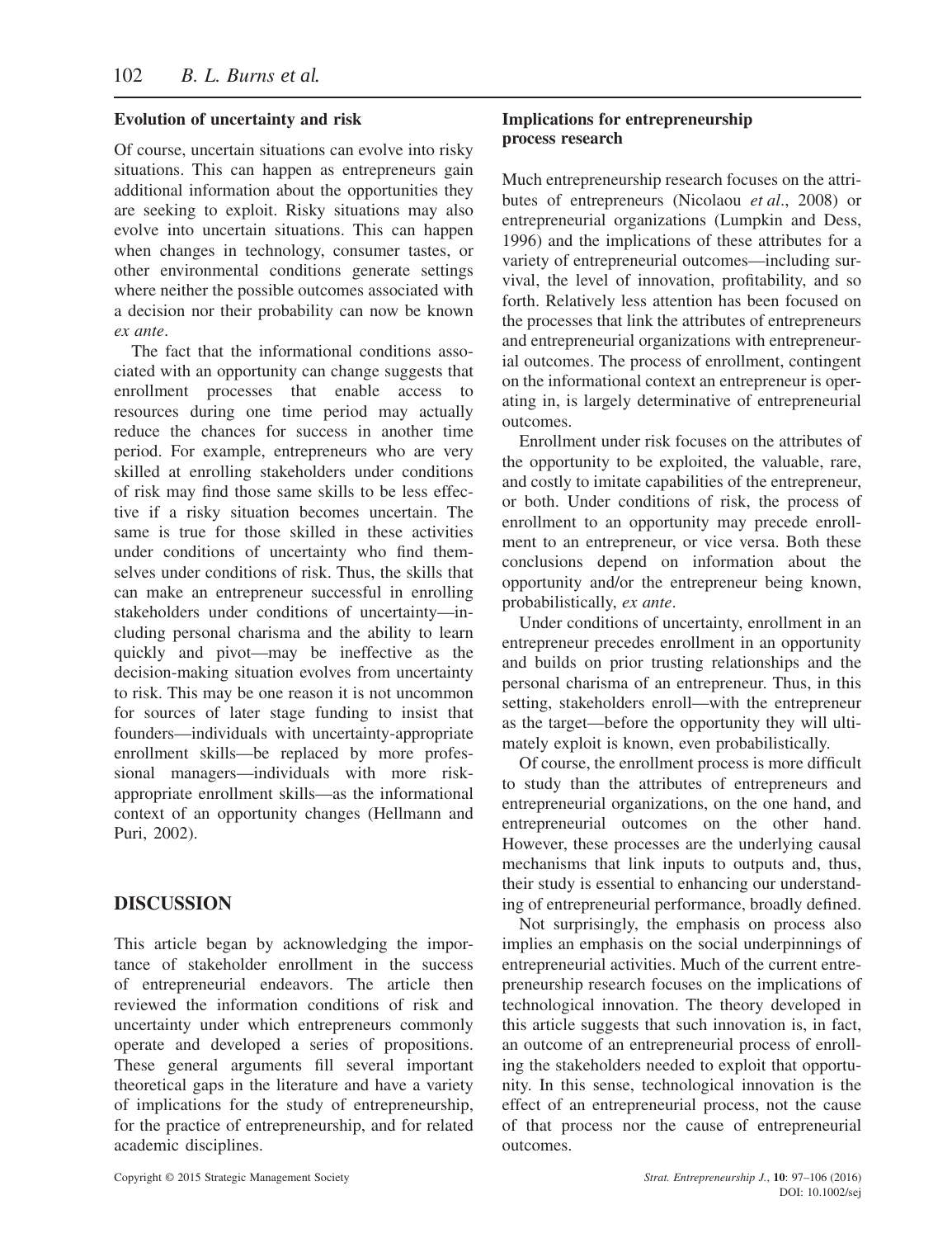And the stakeholder enrollment process especially under conditions of uncertainty—grows out of deeply social roots. Enrollment under uncertainty builds on trusting social relations and charismatic leadership. In this sense, it is the essentially social elements of relationships that make technological innovation possible, especially under conditions of uncertainty. That is, the study of entrepreneurship—especially under uncertainty—is the study of how social groups are formed, how they evolve, and, ultimately, how they perform.

## **Implications for the theory of the entrepreneurial firm**

Discussion of the process of enrolling critical stakeholders in order to form and exploit an opportunity link the theory developed here with broader questions about the entrepreneurial theory of the firm, i.e., when entrepreneurial firms will be formed, what their size and scope will be, etc. Under conditions of risk, most extant theories of the firm—including transactions cost economics (Williamson, 1985), incomplete contract theory (Hart and Moore, 1990), and resource-based theories of the firm (Conner, 1991)—seem likely to apply. This is because under conditions of risk, enrollment in an opportunity may precede enrollment to an entrepreneur, or vice versa. This means that the enrollment process unfolds in a setting where the value of an opportunity can be known, at least probabilistically, and, thus, that many of the transactional hazards that might be associated with collaborating with an entrepreneur to exploit an opportunity can also be known *ex ante*, at least probabilistically. In this setting, decisions about whether or not to create a firm can be based on knowable threats of opportunism (consistent with transactions cost logic), knowledge about who has the most to gain from a particular transaction (consistent with incomplete contracts logic), and knowledge about who has the most valuable, rare, and costly to imitate capabilities (consistent with resource-based logic). Under risk, all this information can be known, probabilistically, *ex ante*, and appropriate decisions about firm boundaries can be made.

This is not likely to be the case under conditions of Knightian uncertainty. Under uncertainty, the value of a transaction is not known *ex ante* and, thus, potential sources of opportunism in exploiting that opportunity cannot be known *ex ante*. Under uncertainty, the thing that is not known is who has the

most to gain from an opportunity; the value, rarity, and inimitability of resources and capabilities cannot be known either. Under Knightian uncertainty, an entirely different basis for forming an entrepreneurial firm may be required.

Alvarez and Barney (2005) show that transactions cost and incomplete contracts theories of the firm can be modified to apply under conditions of Knightian uncertainty. However, the implications of these modifications for our understanding of how entrepreneurial firms arise—if they arise—have not yet been fully discussed. The arguments developed in this article parallel Alvarez and Barney (2005) in their emphasis on trusting prior relationships and entrepreneurial charisma which, taken together, may ultimately lead to the creation of a theory of the entrepreneurial firm (under uncertainty) as opposed to the theory of the entrepreneurial firm (under risk).

# **Implications for workplace commitment research**

Although the term *enrollment* is not used, organizational behavior scholars provide insight about the psychological bonds that individuals form with various targets in the workplace. In particular, organizational behavior scholars consider different types of bonds that vary in degree of psychological involvement or emotional and cognitive association. All types of psychological bonds between an individual and a target can be weak or strong. Although the role of psychological bonds in entrepreneurial settings has yet to be studied, the theory developed in this article suggests that different approaches to enrollment will be more or less effective depending on whether the entrepreneur is operating under conditions of risk or uncertainty.

It can be difficult to facilitate the development of a particular type of bond even under conditions of risk. This challenge is exacerbated under conditions of uncertainty where neither the possible outcomes associated with a decision nor the probability of those outcomes is known. Indeed, it is this uncertainty that excludes instrumental bonds (Klein *et al*., 2012) from consideration as *enrolled*—or at best only *weakly enrolled*—in uncertain entrepreneurial endeavors.

The entrepreneur's challenge under uncertainty, then, is to develop strong—identification or commitment (Klein *et al*., 2012)—bonds between stakeholders and some aspect of their entrepreneurial endeavor. Moreover, this article suggests that under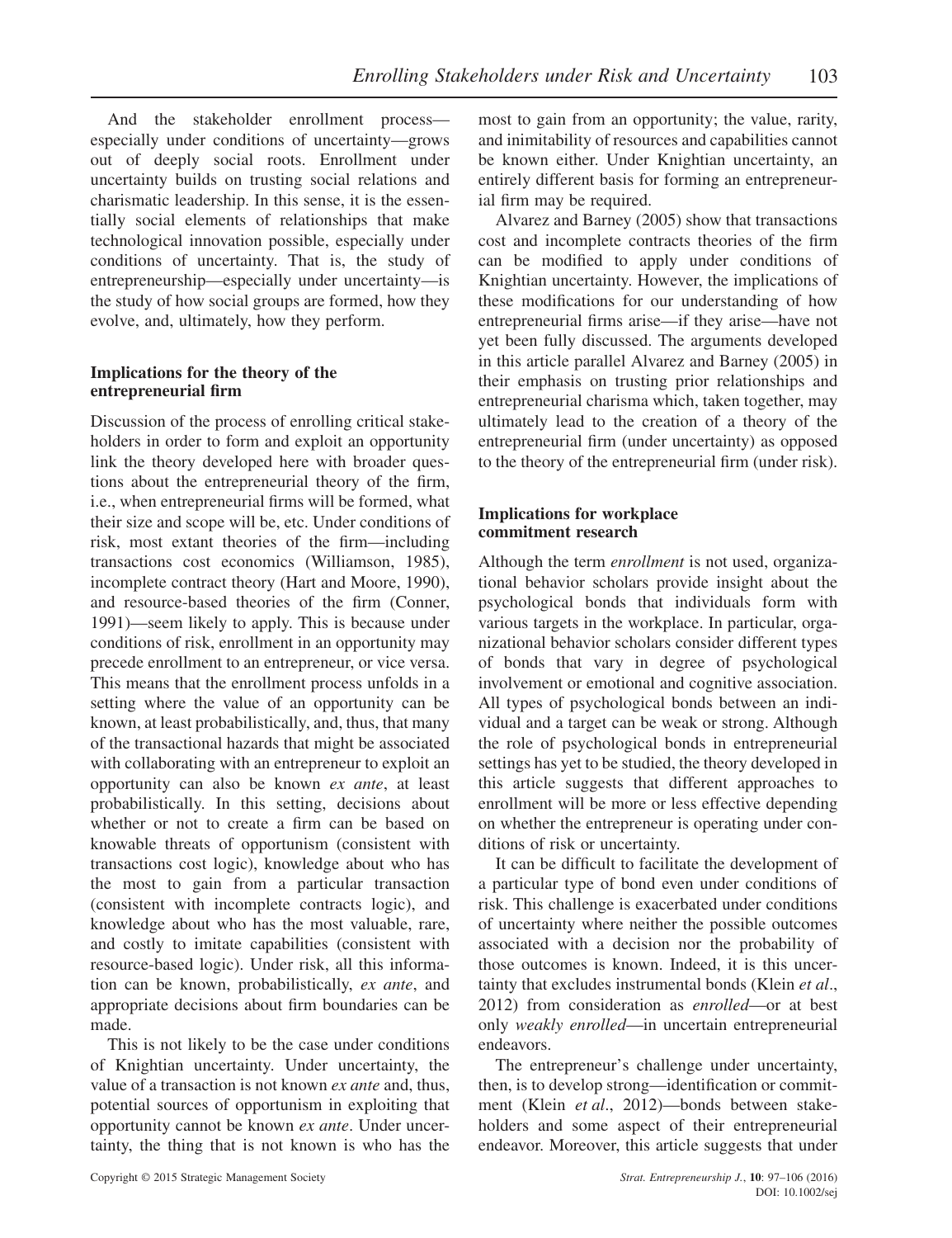uncertainty, this target must be, at least initially, the entrepreneur. This is because the entrepreneur needs stakeholders who are willing to make resources available in order to create opportunities and, thus, cannot use opportunities to enroll those stakeholders. It is through these strong bonds that stakeholders engage in extra-role behaviors crucial to an entrepreneurial endeavor.

#### **Implications for precommitment**

The arguments presented in this article also have important implications for the concept of precommitment (Sarasvathy, 2001). In her (2001) work, Sarasvathy states that precommitments from stakeholders are an important way to help entrepreneurs reduce uncertainty and establish barriers to entry. According to this view, entrepreneurs do not sell a predetermined vision or goal to stakeholders but instead allow stakeholders who choose to make precommitments to participate in the shaping of the entrepreneurial endeavor (Sarasvathy, 2008: 86–87). Thus, precommitments are a way that stakeholders can make resources available to entrepreneurs creating opportunities.

But why do these stakeholders precommit? This article develops a theory of why stakeholders may precommit to an entrepreneurial endeavor precommitments are the result of strong psychological bonds that can emerge between stakeholders and entrepreneurial endeavors, i.e., the stakeholder enrollment process is the cause of precommitment. The theory developed here also suggests what the targets of enrollment might be (i.e., the opportunity or the entrepreneur) and how this process is likely to change under conditions of risk versus uncertainty.

There is little doubt that precommitment, as discussed by Sarasvathy (2008), is important in many entrepreneurial settings. But understanding why stakeholders might precommit, who (or what) they might precommit to, and how the process of precommitment varies in different informational settings is central to understanding the cocreation and exploitation of entrepreneurial opportunities.

#### **Empirical implications**

The propositions derived from the theory developed in this article are inherently testable. Future empirical work will need to identify conditions that are risky and conditions that are uncertain and then

Copyright © 2015 Strategic Management Society

examine the process by which enrollment occurs in these different settings and the outcomes of these processes. It is likely that this research will include both quantitative and qualitative dimensions—the quantitative to measure, for example, the outcomes of the enrollment process, and the qualitative to examine the process of enrollment (Alvarez, Barney, and Anderson, 2013; Alvarez, Young, and Woolley, 2015).

#### **Implications for entrepreneurial practice**

These arguments also have important implications for entrepreneurial practice. First, they suggest that there is no 'one best way' of doing entrepreneurship. While it is possible for enrollment in an opportunity to precede enrollment in an entrepreneur under conditions of risk, stakeholder enrollment to an entrepreneur precedes enrollment to an opportunity under conditions of uncertainty. While focusing on the attributes of the opportunity and/or entrepreneur in order to enroll stakeholders is perfectly reasonable under conditions of risk, using preexisting trusting relationships and personal charisma to enroll people under conditions of uncertainty is perfectly reasonable under conditions of uncertainty. Any prescription that fails to recognize these informational contingencies seems destined to be misleading, at least some of the time.

Of course, this article has examined just one contingency that can have an impact on the efficacy of entrepreneurial processes—risk versus uncertainty. It seems likely that many other such contingencies exist for entrepreneurs. Ultimately, the advice given to entrepreneurs and the content of the class material students read, need to be much more contextual than is often the case.

## **ACKNOWLEDGEMENTS**

Special thanks to Howard Klein, Janice Molloy, and the University of Utah Entrepreneurship/Social Ontology Research Meeting participants for their development of this article. The authors would also like to thank Sharon Alvarez, Lyda Bigelow, William Hesterly, Karin Fladmoe-Lindquist, Russell McBride, William Schulze, Robert Wuebker, and Todd Zenger for their helpful comments. Thanks to participants at the 2014 Strategic Management Society Special Conference on Microfoundations and the 2014 Academy of Management annual meeting for their comments on earlier versions of this article.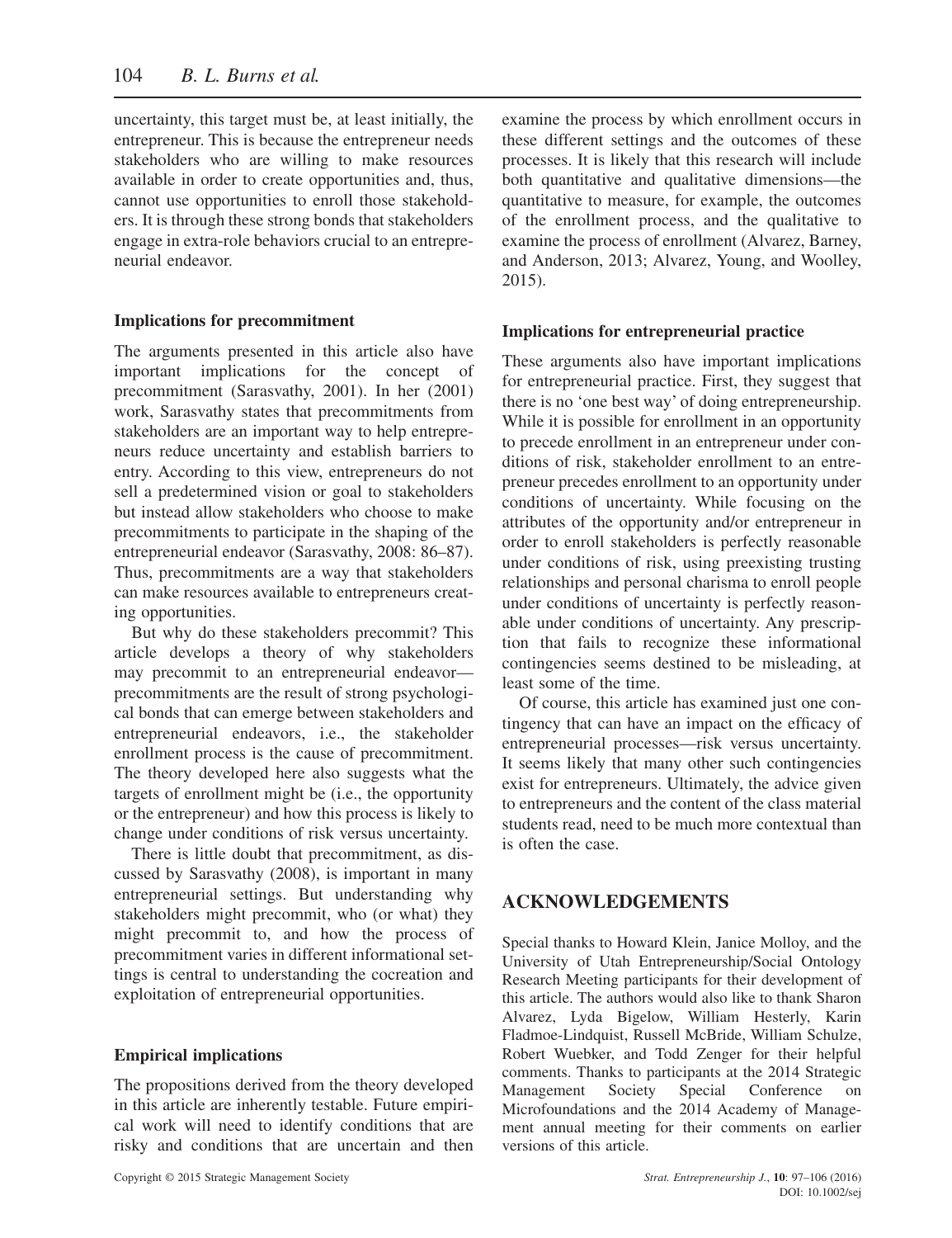# **REFERENCES**

- Aldrich H. 1999. *Organizations Evolving*. SAGE Publications: Thousand Oaks, CA.
- Alvarez SA, Barney JB. 2005. How do entrepreneurs organize firms under conditions of uncertainty? *Journal of Management* **31**(5): 776–793.
- Alvarez SA, Barney JB. 2007. Discovery and creation: alternative theories of entrepreneurial action. *Strategic Entrepreneurship Journal* **1**(1/2): 11–26.
- Alvarez SA, Barney JB, Anderson P. 2013. Forming and exploiting opportunities: the implications of discovery and creation processes for entrepreneurial and organizational research. *Organization Science* **24**(1): 301–317.
- Alvarez SA, Young SL, Woolley JL. 2015. Opportunities and institutions: a co-creation story of the king crab industry. *Journal of Business Venturing* **30**(1): 95–112.
- Arcot S. 2014. Participating convertible preferred stock in venture capital exits. *Journal of Business Venturing* **29**(1): 72–87.
- Argyres N, Mayer KJ. 2007. Contract design as a firm capability: an integration of learning and transaction cost perspectives. *Academy of Management Review* **32**(4): 1060–1077.
- Arteaga R, Hyland J. 2013. *Pivot: How Top Entrepreneurs Adapt and Change Course to Find Ultimate Success*. John Wiley & Sons: Hoboken, NJ.
- Barney JB. 1991. Firm resources and competitive advantage. *Journal of Management* **17**(1): 99–120.
- Bass BM, Riggio RE (eds). 2005. *Transformational Leadership*. Lawrence Erlbaum: Mahwah, NJ.
- Basu R, Green SG. 1997. Leader-member exchange and transformational leadership: an empirical examination of innovative behaviors in leader-member dyads. *Journal of Applied Social Psychology* **27**(6): 477–499.
- Becker TE. 1992. Foci and bases of commitment: are they distinctions worth making? *Academy of Management Journal* **35**(1): 232–244.
- Becker TE. 2012. Interpersonal commitments. In *Commitment in Organizations: Accumulated Wisdom and New Directions*, Klein HJ, Becker TE, Meyer JP (eds). Routledge/Taylor & Francis: New York; 159–200.
- Brinckmann J, Grichnik D, Kapsa D. 2010. Should entrepreneurs plan or just storm the castle? A meta-analysis on contextual factors impacting the business planningperformance relationship in small firms. *Journal of Business Venturing* **25**(1): 24–40.
- Cable DM, Shane S. 1997. A prisoner's dilemma approach to entrepreneur-venture capitalist relationships. *Academy of Management Review* **22**(1): 142–176.
- Carter R, Van Auken HE. 1990. A comparison of small business and large corporations: interrelationships among position statement accounts. *Journal of Business & Entrepreneurship* **2**(1): 73–80.
- Cheng B-S, Jiang D-Y, Riley JH. 2003. Organizational commitment, supervisory commitment, and employee

outcomes in the Chinese context: proximal hypothesis or global hypothesis? *Journal of Organizational Behavior* **24**(3): 313–334.

- Conner KR. 1991. A historical comparison of resourcebased theory and five schools of thought within industrial organization economics: do we have a new theory of the firm? *Journal of Management* **17**(1): 121–154.
- Cooper AC, Woo CY, Dunkelberg WC. 1989. Entrepreneurship and the initial size of firms. *Journal of Business Venturing* **4**(5): 317–332.
- Cornelissen JP, Clarke JS. 2010. Imagining and rationalizing opportunities: inductive reasoning and the creation and justification of new ventures. *Academy of Management Review* **35**(4): 539–557.
- Davidsson P, Honig B. 2003. The role of social and human capital among nascent entrepreneurs. *Journal of Business Venturing* **18**(3): 301–331.
- Delmar F, Shane S. 2003. Does business planning facilitate the development of new ventures? *Strategic Management Journal* **24**(12): 1165–1185.
- Dobrev S, Barnett W. 2005. Organizational roles and transition to entrepreneurship. *Academy of Management Journal* **48**(3): 433–449.
- Drori I, Honig B. 2013. A process model of internal and external legitimacy. *Organization Studies* **34**(3): 345– 376.
- Ferris GR, Blass FR, Douglas C, Kolodinsky RW, Treadway DC. 2003. Personal reputation in organizations. In *Organizational Behavior: The State of the Science* (2nd edn), Greenberg J (ed). Lawrence Erlbaum: Mahway, NJ; 201–234.
- Freeman RE. 1984. *Strategic Management: A Stakeholder Approach*. Pitman: Boston, MA.
- Gartner WB, Frid CJ, Alexander JC. 2012. Financing the emerging firm. *Small Business Economics* **39**(3): 745– 761.
- Gompers PA, Lerner J. 1999. What drives venture capital fundraising? Working paper, National Bureau of Economic Research. Available at: [http://www.nber.org/](http://www.nber.org/papers/w6906) [papers/w6906](http://www.nber.org/papers/w6906) (accessed 28 August 2015).
- Gupta V, MacMillan IC, Surie G. 2004. Entrepreneurial leadership: developing and measuring a cross-cultural construct. *Journal of Business Venturing* **19**(2): 241–260.
- Guthrie JP, Hollensbe EC. 2004. Group incentives and performance: a study of spontaneous goal setting, goal choice, and commitment. *Journal of Management* **30**(2): 263–284.
- Hart O, Moore J. 1990. Property rights and the nature of the firm. *Journal of Political Economy* **98**(6): 1119–1158.
- Hellmann T, Puri M. 2002. Venture capital and the professionalization of start-up firms: empirical evidence. *Journal of Finance* **57**(1): 169–197.
- Hollenbeck JR, Klein HJ. 1987. Goal commitment and the goal-setting process: problems, prospects, and proposals for future research. *Journal of Applied Psychology* **72**(2): 212–220.